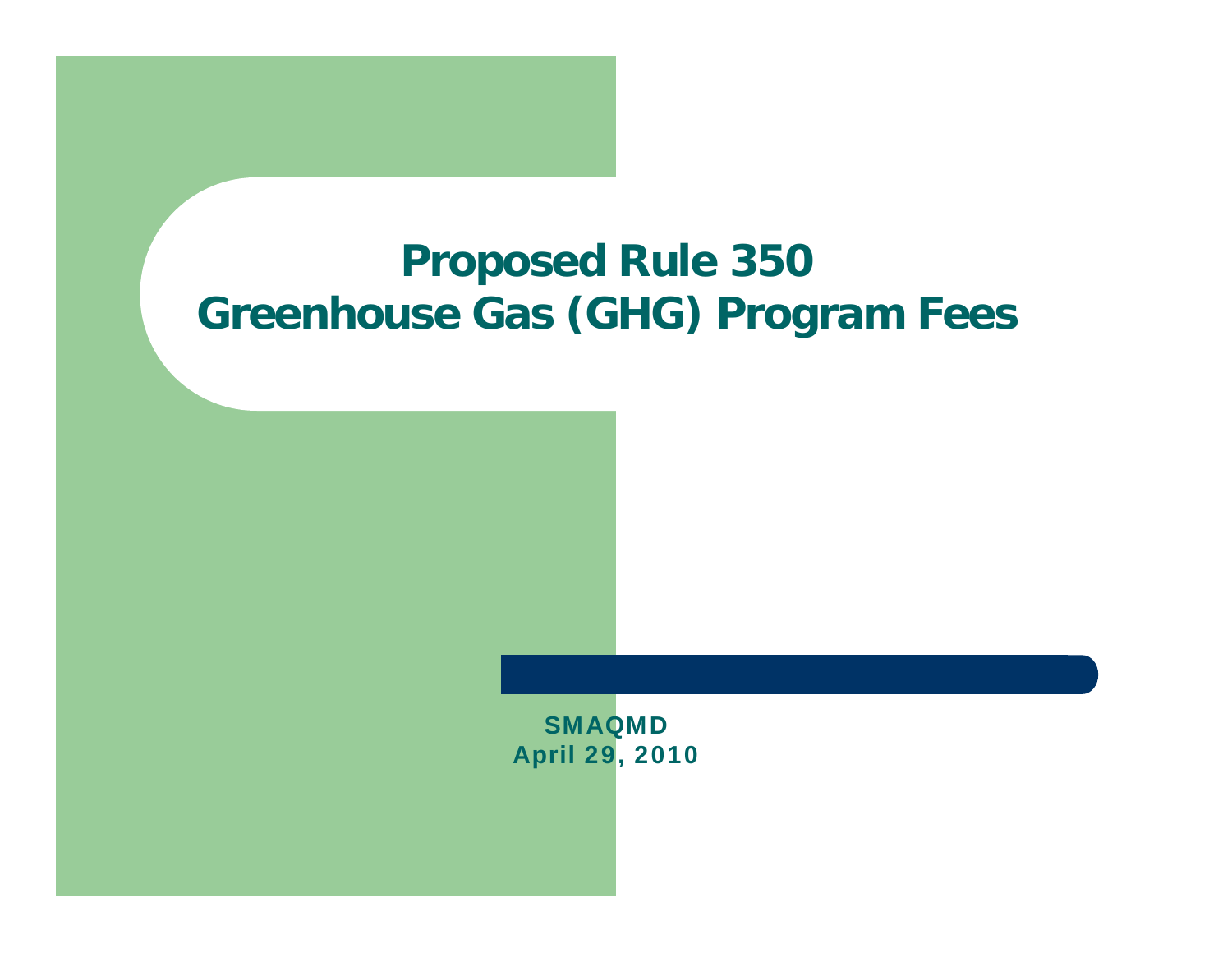#### **Overview**

- $\bullet$  Board adopted Rule 250, Sacramento Carbon Exchange Program (SCEP), on March 25, 2010
	- – Established a mechanism to bank voluntary GHG emission reductions and to sell, use, or retire certified carbon credits
	- – No requirements for using credits (e.g. restrictions, discounting)
		- Governed by other laws or regulations (e.g. CEQA)
- $\bullet$  Board held the first public hearing for proposed Rule 350, Greenhouse Gas Program Fees, on March 25, 2010
	- – Establishes fees to recover the District's cost to implement proposed Rule 250
	- – Costs include staff time plus actual cost of other items (public notices, contractors, etc.)
- $\bullet$  Today's Meeting
	- Staff will address Board's comments from the March meeting
	- –Second public hearing and consider adoption of proposed Rule 350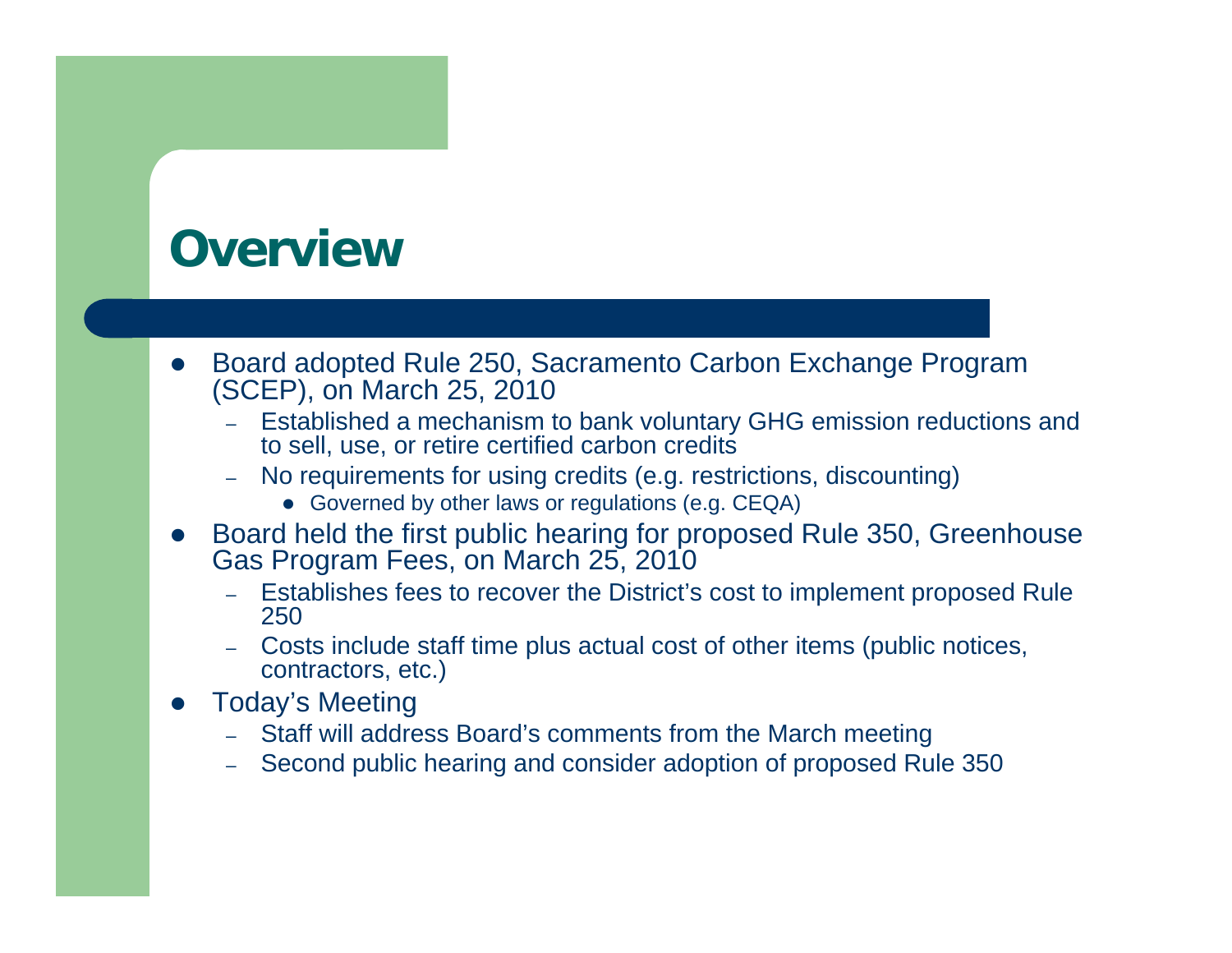# **March Board Meeting**

- Board member's questions/comments:
	- Have you analyzed any current projects that may use the bank, such as Easton?
	- It would be interesting for Staff to run an example case
	- Make the GHG Bank known to municipalities and jurisdictions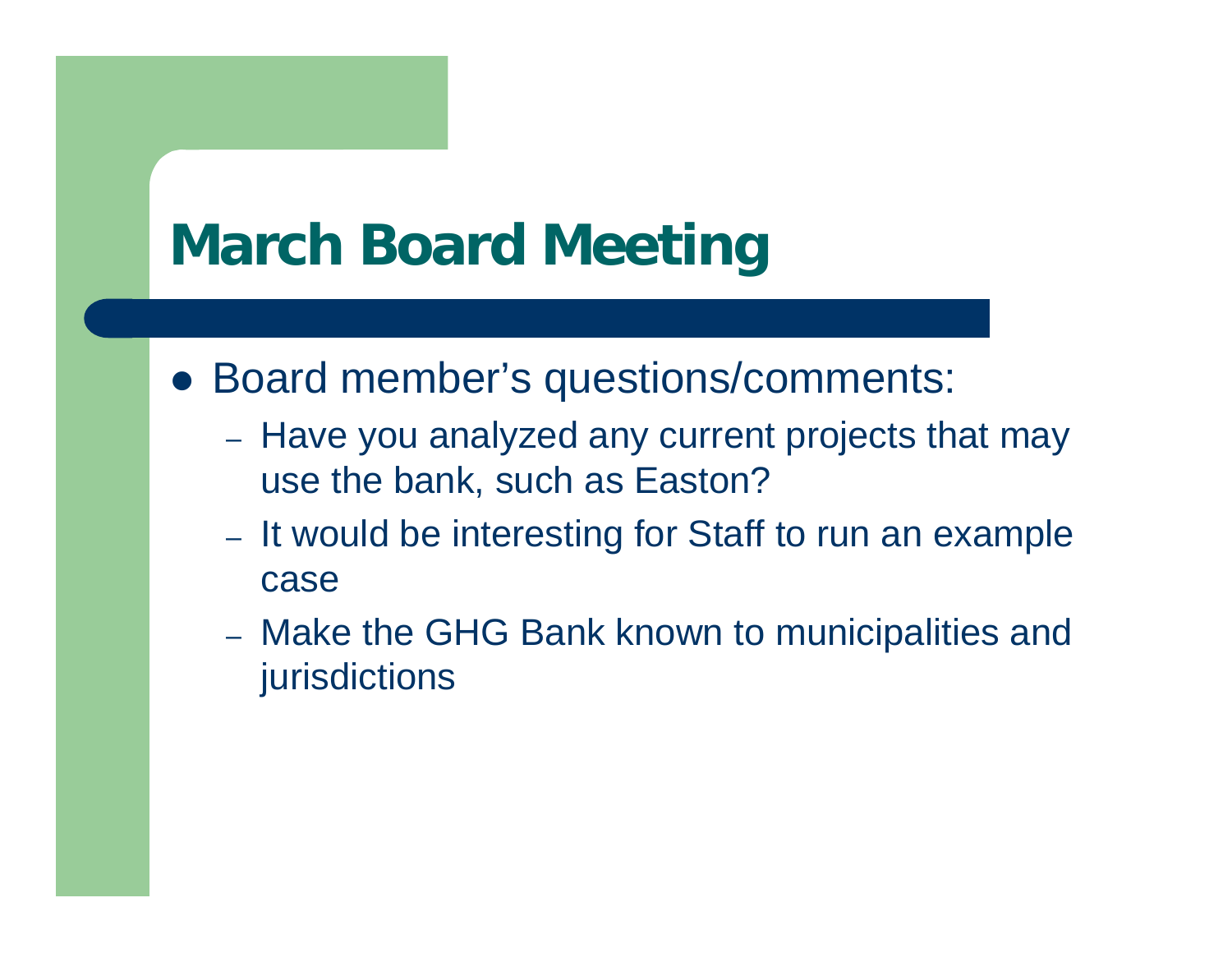## **Project Plan Fees (Rule 350)**

- $\bullet$  Initial fee submitted with Project Plan
	- \$960
- $\bullet$  Actual cost of publishing preliminary and final public notices in the newspaper (currently \$200 -\$250)
- $\bullet$  Potential additional fees
	- If evaluation exceeds 5 hours, additional fees to recover costs (\$192 per hour)
	- Actual cost of contractor
	- Actual cost to prepare CEQA documents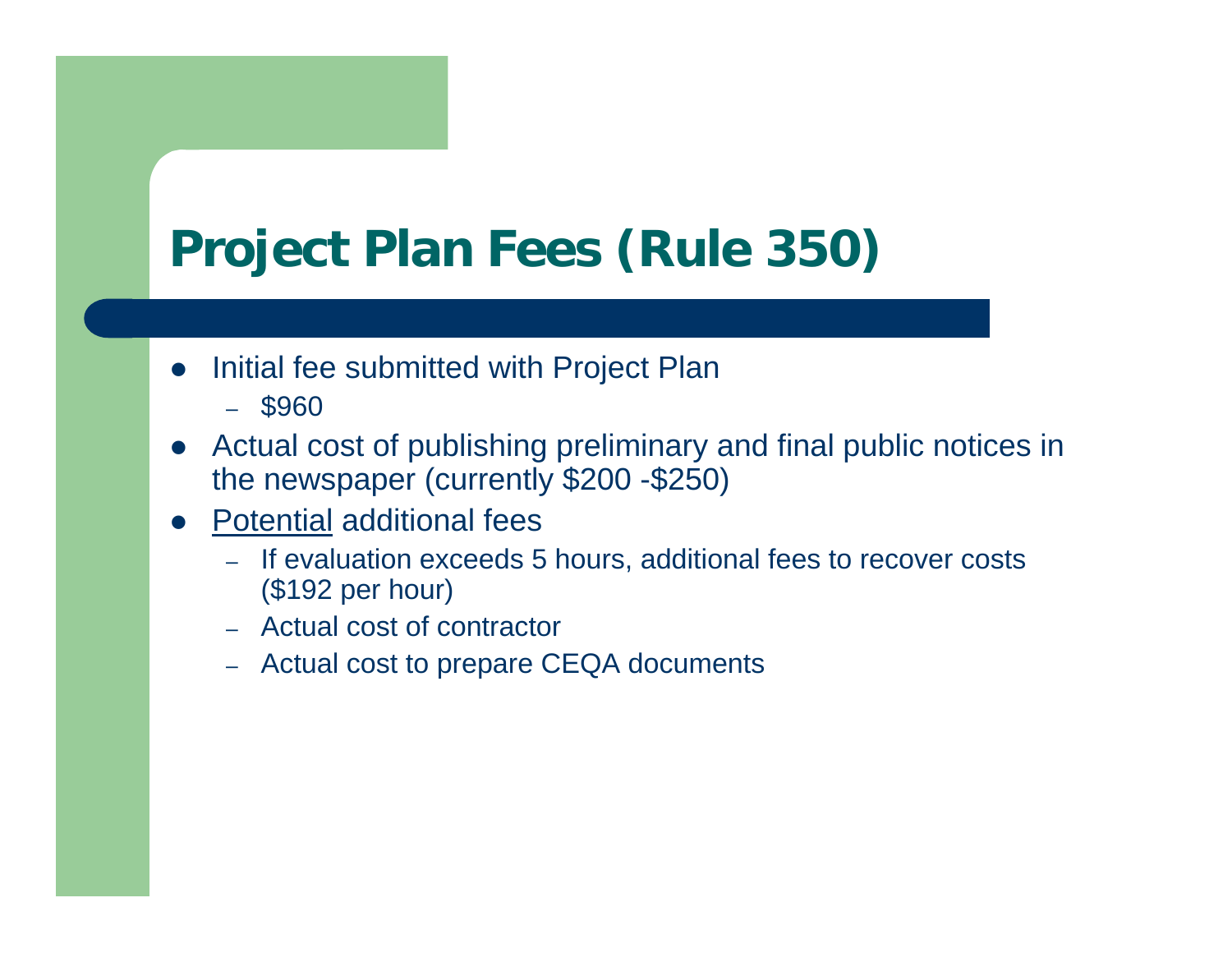## **Credit Verification Fees (Rule 350)**

- Fee submitted annually with emissions data
	- Verified by the District, the initial fee is \$1920
	- Verified by a third-party verifier, the initial fee is \$960
- Potential additional fees
	- If work exceeds the 5-10 hours, additional fees to recover costs (\$192/hour)
	- Actual cost of third-party verifier or other contractor
		- Estimated third-party verifier costs is \$1475 \$2500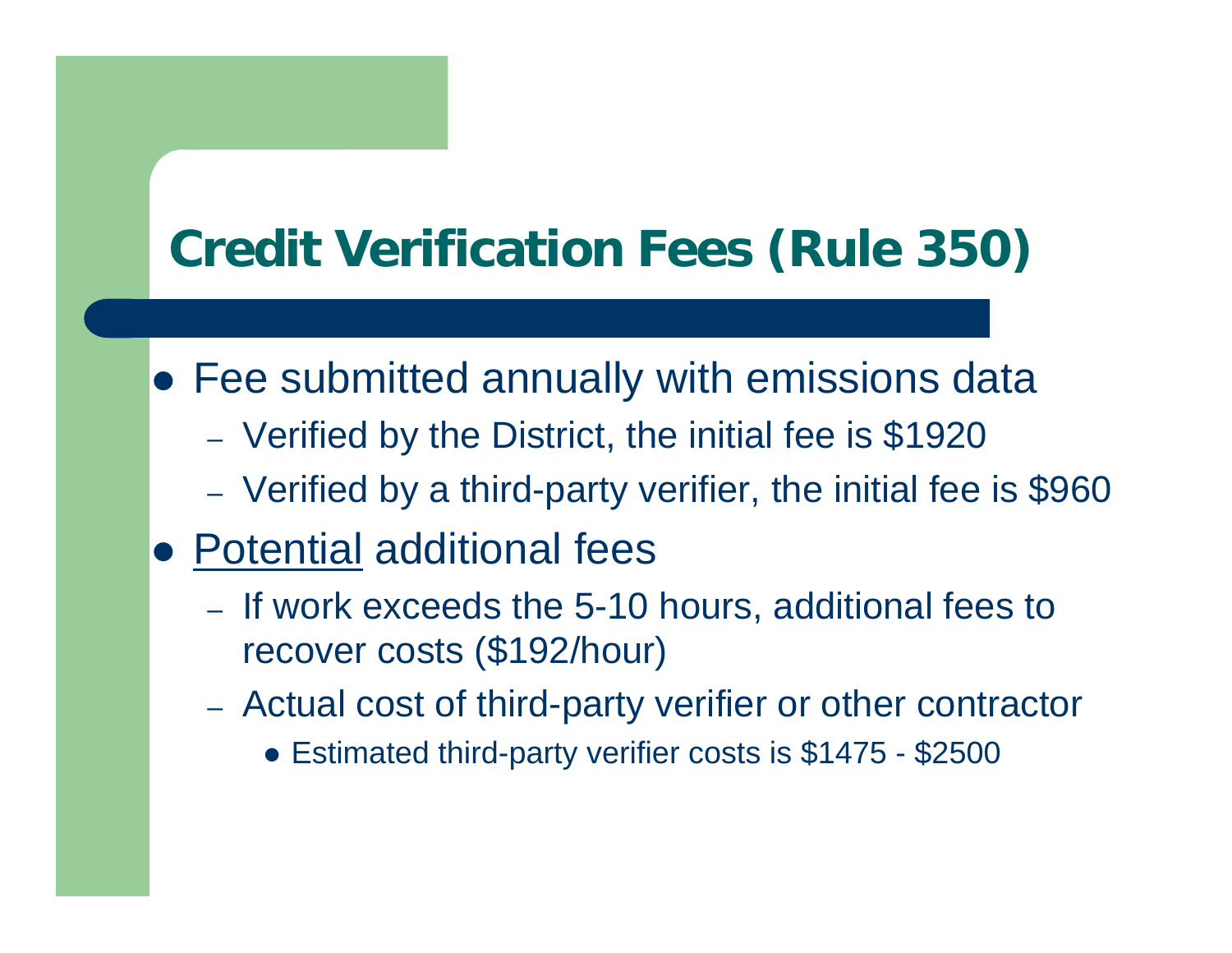### **Easton Project**

- General Plan Amendment for 8,500 acres with variety of uses
	- 4,883 dwelling units
	- 4 million sq feet office and commercial uses
- Approved December 2008
- **GHG Reduction Plan** 
	- On-site mitigation to reduce GHG emissions by 57% compared to "business as usual" emissions
	- 138,000 metric tons CO2/year after mitigation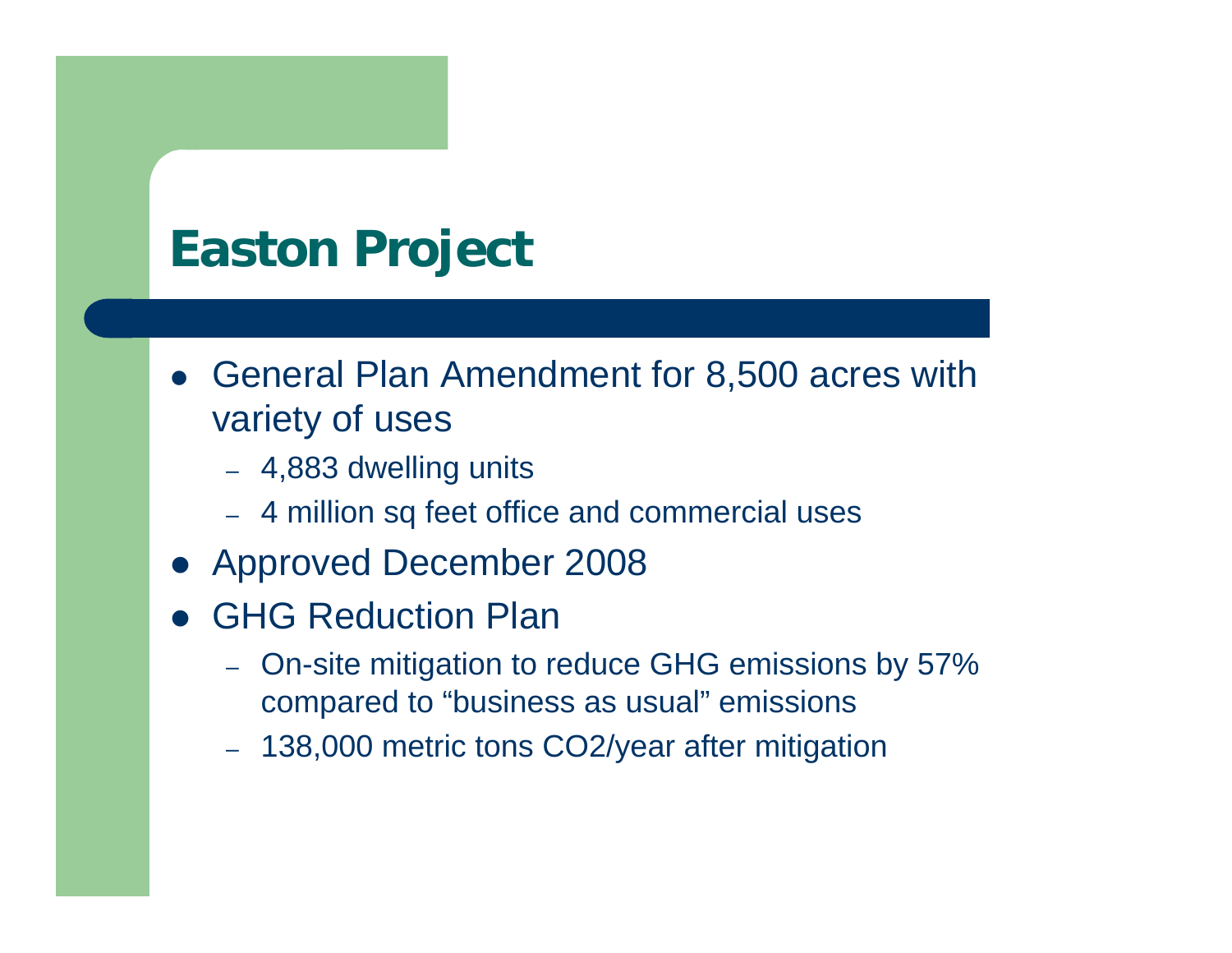### **Example Project Fee Comparison**

- Staff used a local dairy project that is being registered in Climate Action Reserve as the example project to illustrate the fees
- $\bullet$  Compared fees to Chicago Climate Exchange (CCX), Climate Action Reserve (CAR)
- 0 Major fee differences between programs
	- Program Structure:
		- SMAQMD and CAR are GHG banking programs only
		- CCX is more than a banking program; it is a cap-and-trade program
	- Membership Fees:
		- SMAQMD no membership fees
		- CCX and CAR membership required and annual renewal of membership fees
		- CCX and CAR only allow credit transfer among members
	- Transaction fees:
		- SMAQMD flat fee (\$192)
		- CCX and CAR based on number of metric tons of  $CO_2E$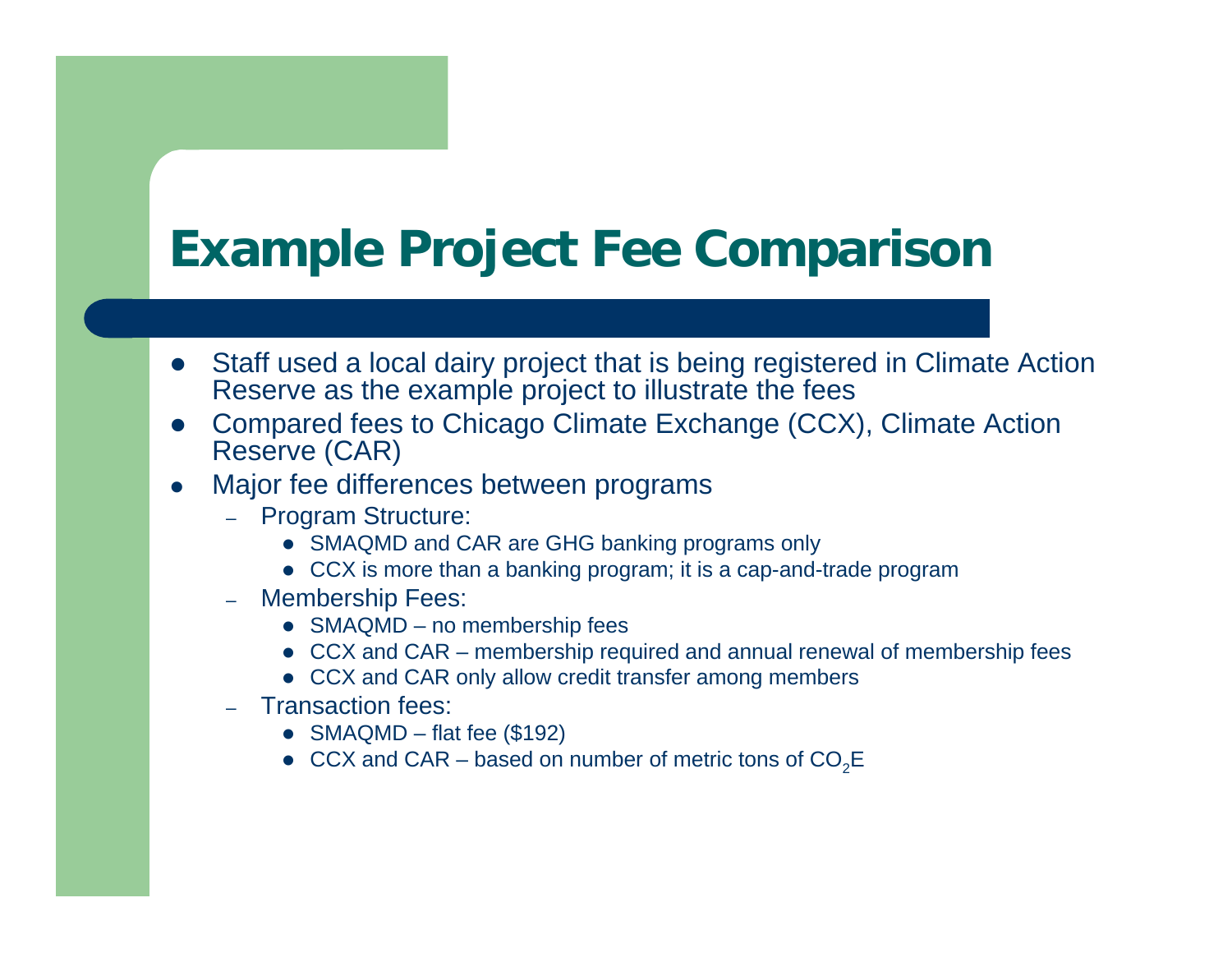## **Example Project – Credit Generator**

#### **• Administrative Fee Comparison**

| Dairy Digester Project – 2116 metric tons of $CO2E$ credits per year |                                    |                                         |                                 |  |
|----------------------------------------------------------------------|------------------------------------|-----------------------------------------|---------------------------------|--|
| <b>Carbon Market</b>                                                 | <b>Chicago Climate</b><br>Exchange | <b>Climate Action</b><br><b>Reserve</b> | <b>SMAQMD</b>                   |  |
| <b>Fees to Credit</b><br>Generator/Seller                            | \$5.64-\$6.15<br>per metric ton    | $$1.65 - $2.13$<br>per metric ton       | $$1.54-S2.78$<br>per metric ton |  |
|                                                                      |                                    |                                         |                                 |  |
| <b>Fees to Buyer</b>                                                 | $$4.79 - $4.82$                    | \$0.48                                  | \$0.09                          |  |
|                                                                      | per metric ton                     | per metric ton                          | per metric ton                  |  |

- Price of Credits (April 2010)
	- $\,$  CCX: \$0.12 per metric ton of CO $_{2}$ E  $\,$
	- $\,$  CAR: \$4.70 per metric ton of CO $_2$ E  $\,$
	- –Rule 250: Unknown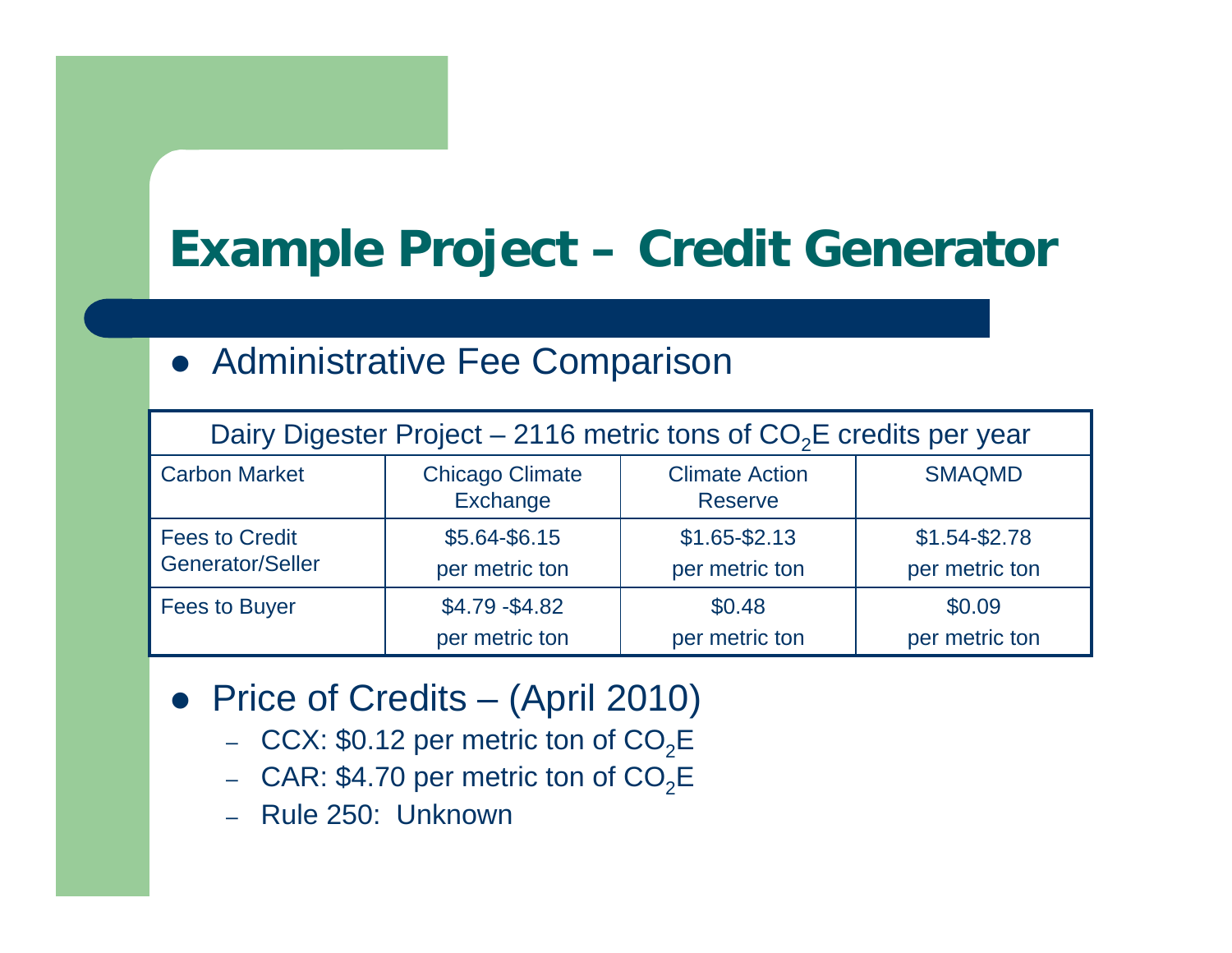#### **Example: Easton Project – Credit Buyer**

| Easton Project – mitigate 138,000 metric tons of $CO2E$ per year |                                    |                                         |                        |  |  |
|------------------------------------------------------------------|------------------------------------|-----------------------------------------|------------------------|--|--|
| <b>Carbon Market</b>                                             | <b>Chicago Climate</b><br>Exchange | <b>Climate Action</b><br><b>Reserve</b> | <b>SMAQMD</b>          |  |  |
| Fees to Buyer <sup>1</sup>                                       | $$19,660 - $23,800^2$              | \$1,000                                 | \$1,344                |  |  |
| <b>Cost of Credits</b>                                           | \$16,560                           | \$648,600                               | $$16,560 - $648,600^3$ |  |  |
| <b>Total</b>                                                     | $$36,220 - $40,360$                | \$649,600                               | \$17,904 - \$649,944   |  |  |

1 Assumes 1 credit transaction for CCX and CAR, and 7 transactions for SMAQMD

- $^2$  Range depends on type of trade
- $^3$  Range uses CCX credit price (low end) and CAR (high end) in April 2010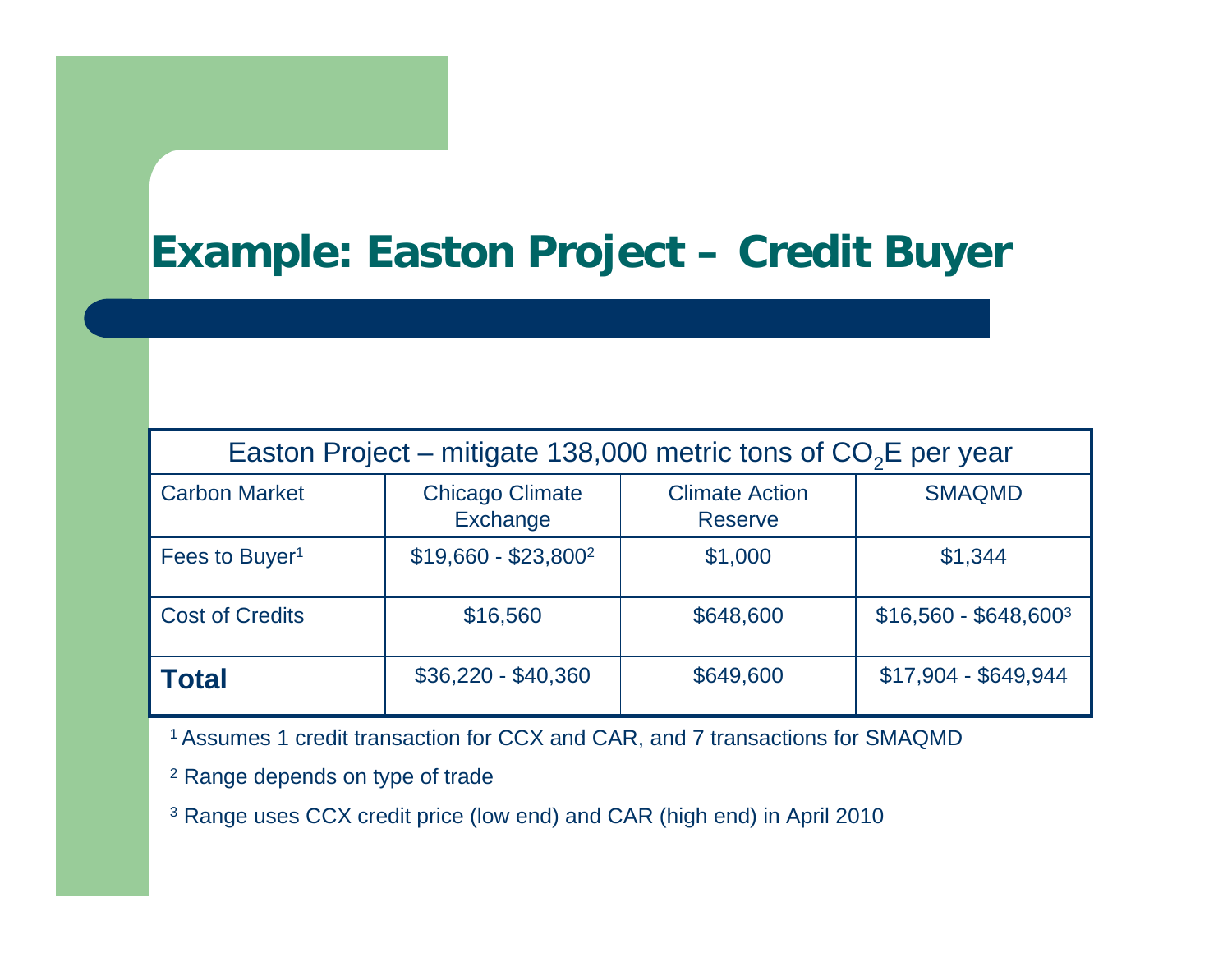#### **Outreach - Briefing Jurisdictions**

- As part of ongoing monthly/quarterly communication meetings
	- Sacramento County, Folsom, and Galt completed
		- Will return to brief the jurisdictions if credits are banked or if additional protocols are developed
	- Remaining jurisdictions will be briefed as the ongoing meetings occur